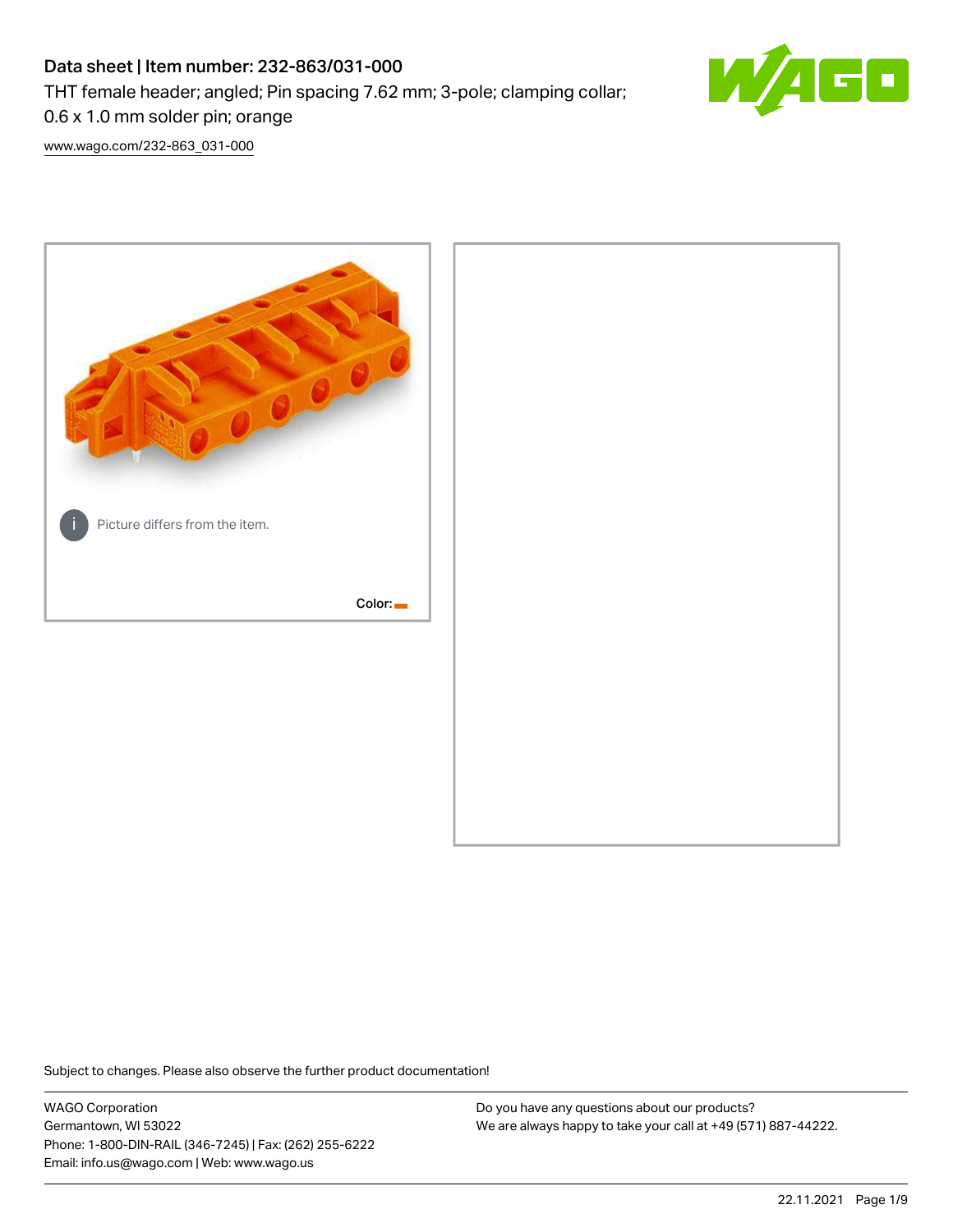



 $L =$  (pole no.  $-1$ ) x pin spacing  $+5.08$  mm

 $L_1 = L + 3$  mm

 $L_2 = L + 8.8$  mm

 $L_3 = L + 14.8$  mm

2- to 3-pole female connectors – one latch only

# Item description

**Horizontal or vertical PCB mounting via straight or angled solder pins** 

Subject to changes. Please also observe the further product documentation! For board-to-board and board-to-wire connections

WAGO Corporation Germantown, WI 53022 Phone: 1-800-DIN-RAIL (346-7245) | Fax: (262) 255-6222 Email: info.us@wago.com | Web: www.wago.us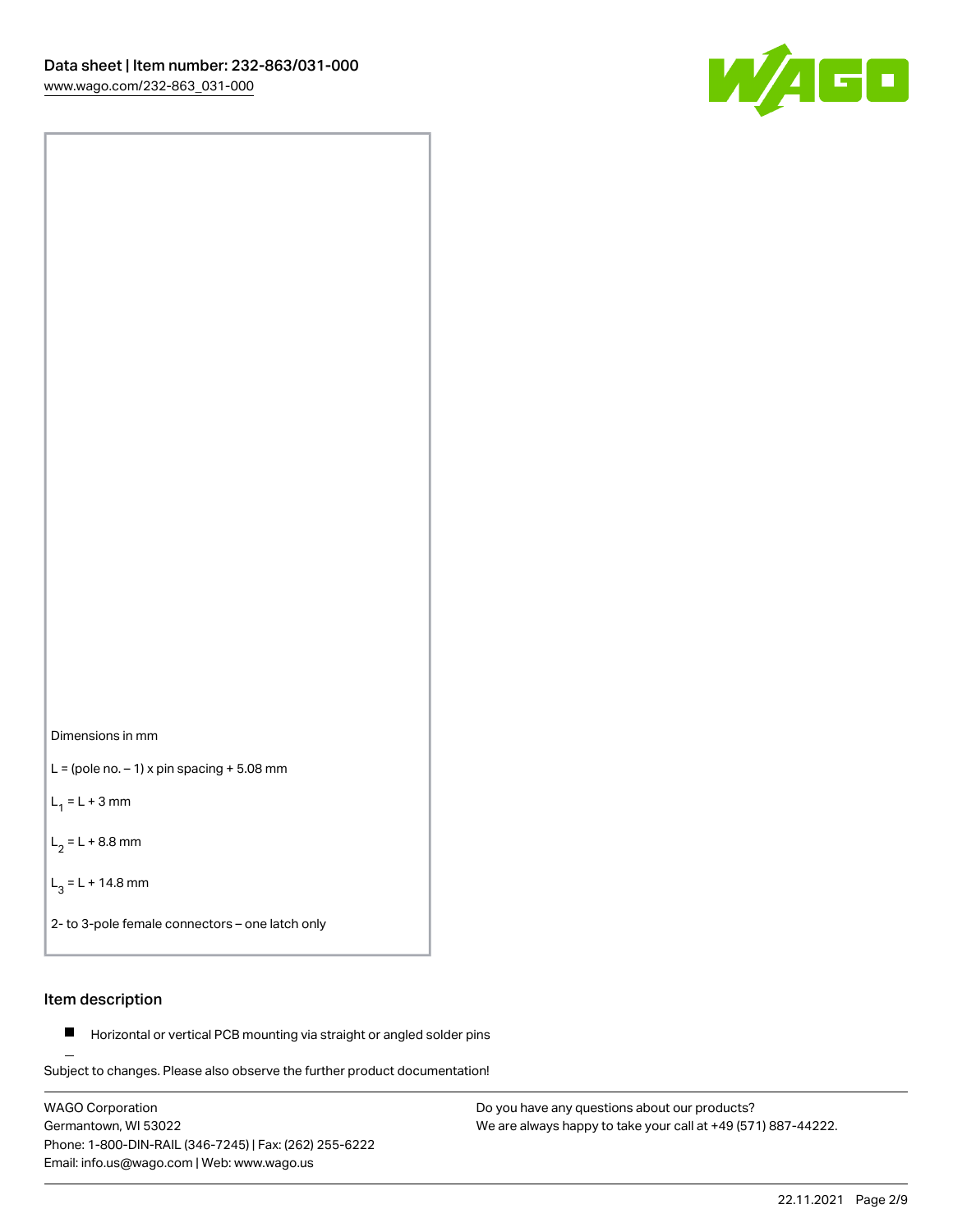

- For board-to-board and board-to-wire connections
- $\blacksquare$ Touch-proof PCB outputs
- $\blacksquare$ Easy-to-identify PCB inputs and outputs
- $\blacksquare$ With coding fingers

# Data **Notes**

| Safety information 1 | The <i>MCS – MULTI CONNECTION SYSTEM</i> includes connectors<br>without breaking capacity in accordance with DIN EN 61984. When<br>used as intended, these connectors must not be connected<br>/disconnected when live or under load. The circuit design should<br>ensure header pins, which can be touched, are not live when<br>unmated. |
|----------------------|--------------------------------------------------------------------------------------------------------------------------------------------------------------------------------------------------------------------------------------------------------------------------------------------------------------------------------------------|
| Variants:            | Other pole numbers<br>3.8 mm pin projection for male headers with straight solder pins<br>Gold-plated or partially gold-plated contact surfaces<br>Other versions (or variants) can be requested from WAGO Sales or<br>configured at https://configurator.wago.com/                                                                        |

# Electrical data

## IEC Approvals

| Ratings per                 | IEC/EN 60664-1                                                        |
|-----------------------------|-----------------------------------------------------------------------|
| Rated voltage (III / 3)     | 500 V                                                                 |
| Rated surge voltage (III/3) | 6 <sub>kV</sub>                                                       |
| Rated voltage (III/2)       | 630 V                                                                 |
| Rated surge voltage (III/2) | 6 <sub>kV</sub>                                                       |
| Nominal voltage (II/2)      | 1000 V                                                                |
| Rated surge voltage (II/2)  | 6 <sub>kV</sub>                                                       |
| Rated current               | 12A                                                                   |
| Legend (ratings)            | $(III / 2)$ $\triangle$ Overvoltage category III / Pollution degree 2 |

## UL Approvals

| Approvals per                  | UL 1059 |
|--------------------------------|---------|
| Rated voltage UL (Use Group B) | 300 V   |
| Rated current UL (Use Group B) | 15 A    |
| Rated voltage UL (Use Group D) | 300 V   |
| Rated current UL (Use Group D) | 10 A    |

Subject to changes. Please also observe the further product documentation!

| <b>WAGO Corporation</b>                                | Do you have any questions about our products?                 |
|--------------------------------------------------------|---------------------------------------------------------------|
| Germantown, WI 53022                                   | We are always happy to take your call at +49 (571) 887-44222. |
| Phone: 1-800-DIN-RAIL (346-7245)   Fax: (262) 255-6222 |                                                               |
| Email: info.us@wago.com   Web: www.wago.us             |                                                               |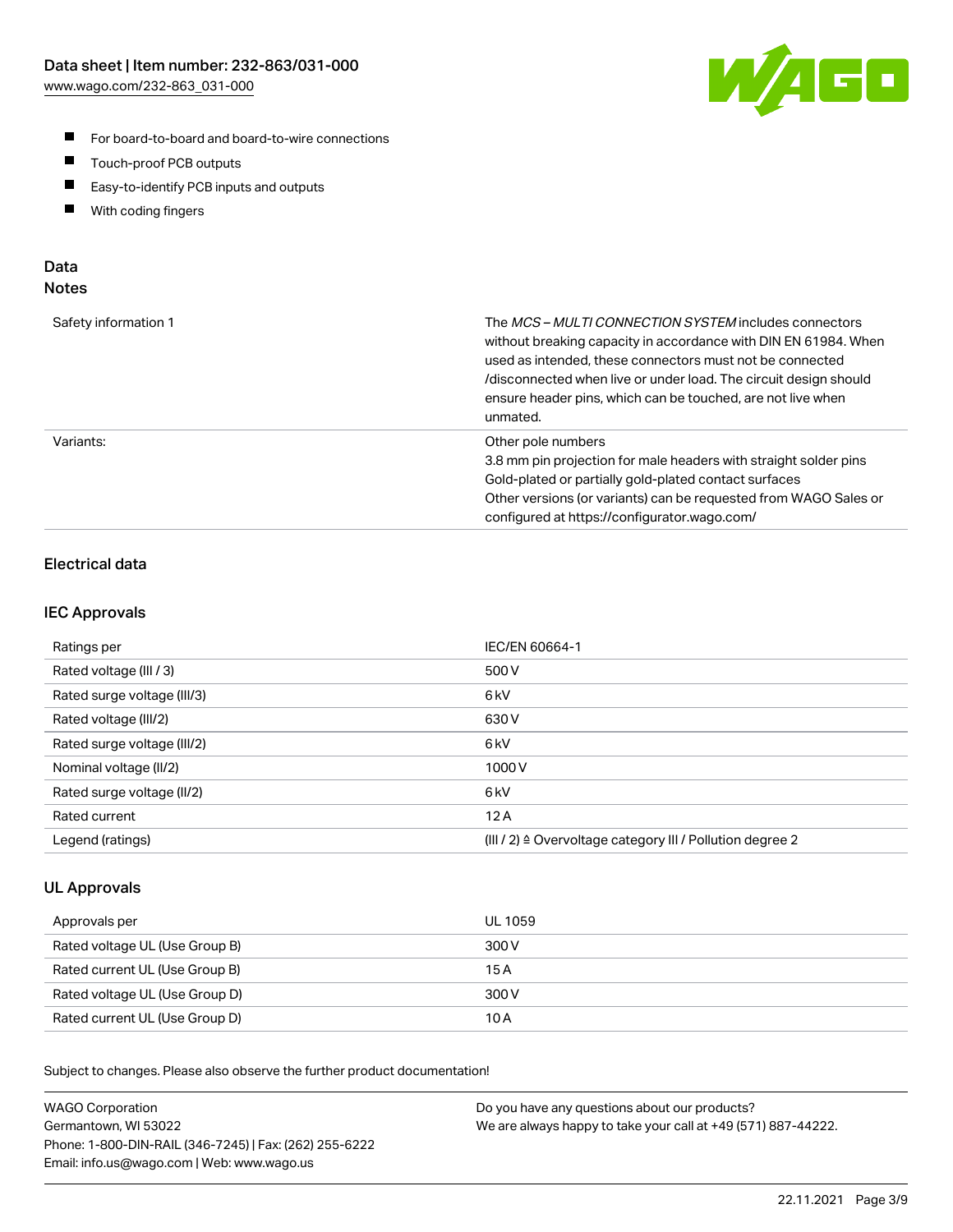

# Ratings per UL

| Rated voltage UL 1977 | 600 \<br>.   |
|-----------------------|--------------|
| Rated current UL 1977 | . . <i>.</i> |

# CSA Approvals

| Approvals per                   | CSA   |
|---------------------------------|-------|
| Rated voltage CSA (Use Group B) | 300 V |
| Rated current CSA (Use Group B) | 15 A  |
| Rated voltage CSA (Use Group D) | 300 V |
| Rated current CSA (Use Group D) | 10 A  |

### Connection data

| Total number of potentials |  |
|----------------------------|--|
| Number of connection types |  |
| Number of levels           |  |

### Connection 1

| Number of poles |  |
|-----------------|--|

# Physical data

| Pin spacing                          | 7.62 mm / 0.3 inch    |
|--------------------------------------|-----------------------|
| Width                                | 35.12 mm / 1.383 inch |
| Height                               | 16.6 mm / 0.654 inch  |
| Height from the surface              | 11.6 mm / 0.457 inch  |
| Depth                                | 18.25 mm / 0.719 inch |
| Solder pin length                    | 5 <sub>mm</sub>       |
| Solder pin dimensions                | $0.6 \times 1$ mm     |
| Drilled hole diameter with tolerance | $1.3$ $(+0.1)$ mm     |

# Mechanical data

| Mounting type | Mounting flange                         |
|---------------|-----------------------------------------|
| Mounting type | Feed-through mounting<br>Panel mounting |

Subject to changes. Please also observe the further product documentation!

| <b>WAGO Corporation</b>                                | Do you have any questions about our products?                 |
|--------------------------------------------------------|---------------------------------------------------------------|
| Germantown, WI 53022                                   | We are always happy to take your call at +49 (571) 887-44222. |
| Phone: 1-800-DIN-RAIL (346-7245)   Fax: (262) 255-6222 |                                                               |
| Email: info.us@wago.com   Web: www.wago.us             |                                                               |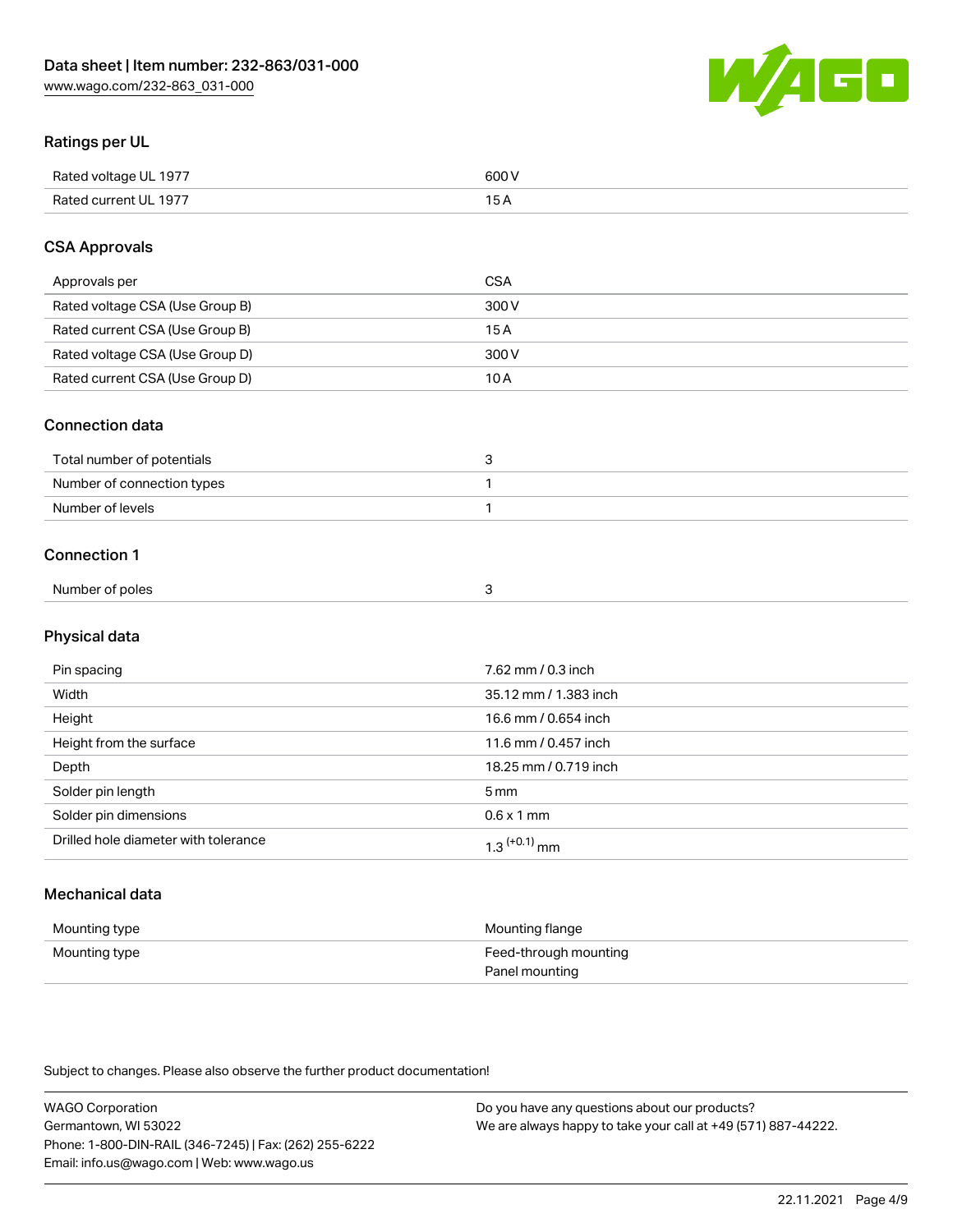

# Plug-in connection

| Contact type (pluggable connector) | Female header |
|------------------------------------|---------------|
| Connector (connection type)        | for PCB       |
| Mismating protection               | No            |
| Mating direction to the PCB        | 0°            |
| Locking of plug-in connection      | Without       |

# PCB contact

| <b>PCB Contact</b>                  | THT                                        |
|-------------------------------------|--------------------------------------------|
| Solder pin arrangement              | over the entire female connector (in-line) |
| Number of solder pins per potential |                                            |

#### Material data

| Color                       | orange           |
|-----------------------------|------------------|
| Material group              |                  |
| Insulation material         | Polyamide (PA66) |
| Flammability class per UL94 | V <sub>0</sub>   |
|                             |                  |
| Contact material            | Copper alloy     |
| Contact plating             | tin-plated       |
| Fire load                   | 0.079 MJ         |

### Environmental requirements

| Limit temperature range | +85 °C<br>-60 |
|-------------------------|---------------|
|-------------------------|---------------|

# Commercial data

| 3 (Multi Conn. System)<br>Product Group |               |
|-----------------------------------------|---------------|
| PU (SPU)                                | 50 Stück      |
| Packaging type                          | box           |
| Country of origin                       | DE            |
| <b>GTIN</b>                             | 4017332538404 |
| Customs tariff number                   | 85366990990   |

# Approvals / Certificates

#### Ship Approvals

Subject to changes. Please also observe the further product documentation!

| <b>WAGO Corporation</b>                                | Do you have any questions about our products?                 |
|--------------------------------------------------------|---------------------------------------------------------------|
| Germantown, WI 53022                                   | We are always happy to take your call at +49 (571) 887-44222. |
| Phone: 1-800-DIN-RAIL (346-7245)   Fax: (262) 255-6222 |                                                               |
| Email: info.us@wago.com   Web: www.wago.us             |                                                               |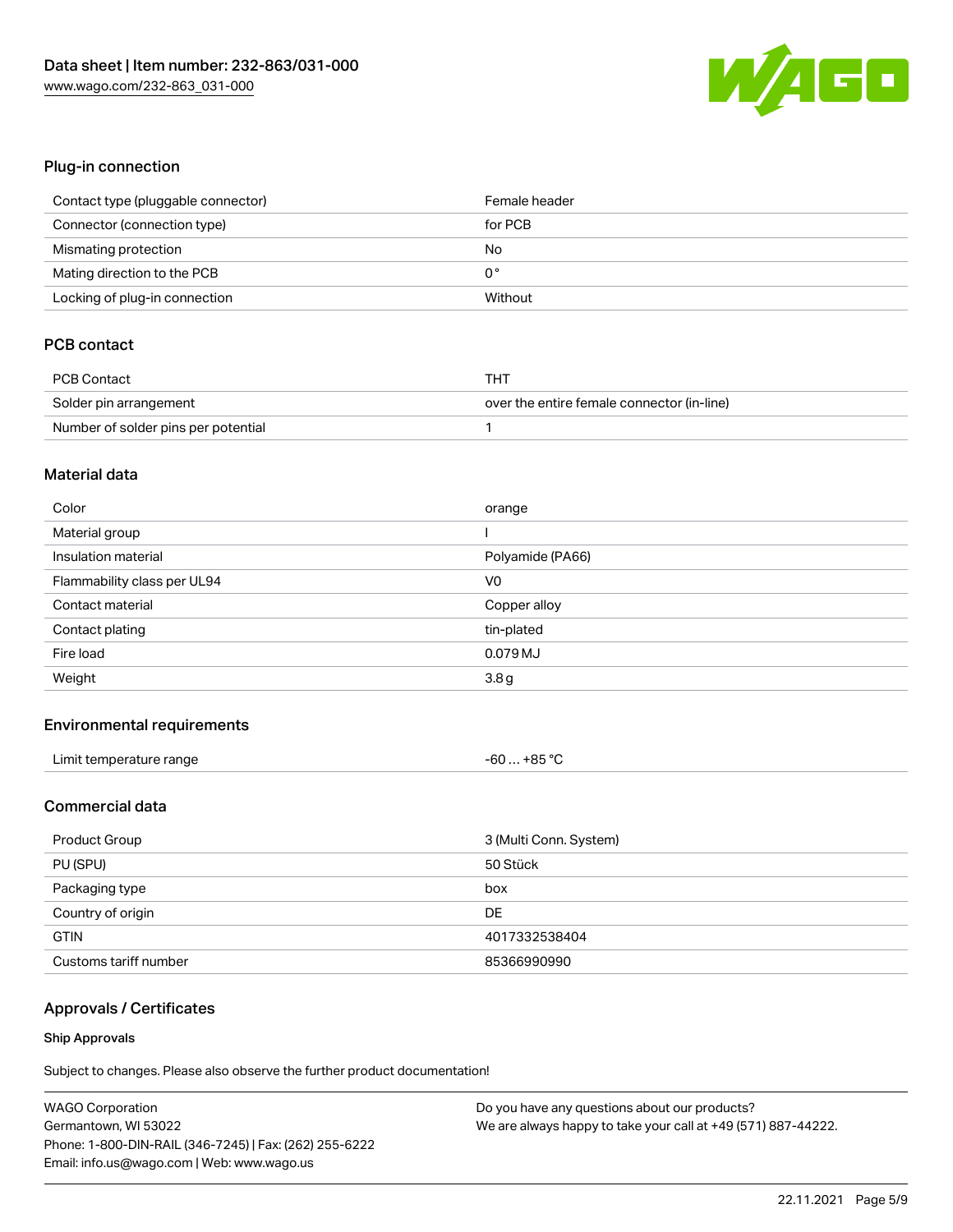

Cortificate

Logo Approval Approval Additional Approval Text **Certificate** name ABS American Bureau of Shipping - 19-HG15869876- PDA DNV GL Det Norske Veritas, Germanischer Lloyd - TAE000016Z

#### UL-Approvals

|                       |                                             |                                 | <b>Celullcate</b> |
|-----------------------|---------------------------------------------|---------------------------------|-------------------|
| Logo                  | Approval                                    | <b>Additional Approval Text</b> | name              |
|                       | UR                                          | <b>UL 1977</b>                  | E45171            |
| $\boldsymbol{\theta}$ | Underwriters Laboratories Inc.              |                                 |                   |
| 9.                    | <b>UR</b><br>Underwriters Laboratories Inc. | <b>UL 1059</b>                  | E45172            |

### **Counterpart**



### Optional accessories

#### Testing accessories

Testing accessories



Item no.: 210-136 ntem no.: 210 100<br>Test plug; 2 mm Ø; with 500 mm cable [www.wago.com/210-136](http://www.wago.com/210-136)

Item no.: 231-662

Test plugs for female connectors; for 7.5 mm and 7.62 mm pin spacing; 2,50 mm²; light gray [www.wago.com/231-662](http://www.wago.com/231-662)

**Mounting** 

Mounting accessories



Item no.: 209-147 Next Trefficient Control 2001 147<br>Self-tapping screw [www.wago.com/209-147](http://www.wago.com/209-147)

Subject to changes. Please also observe the further product documentation!

WAGO Corporation Germantown, WI 53022 Phone: 1-800-DIN-RAIL (346-7245) | Fax: (262) 255-6222 Email: info.us@wago.com | Web: www.wago.us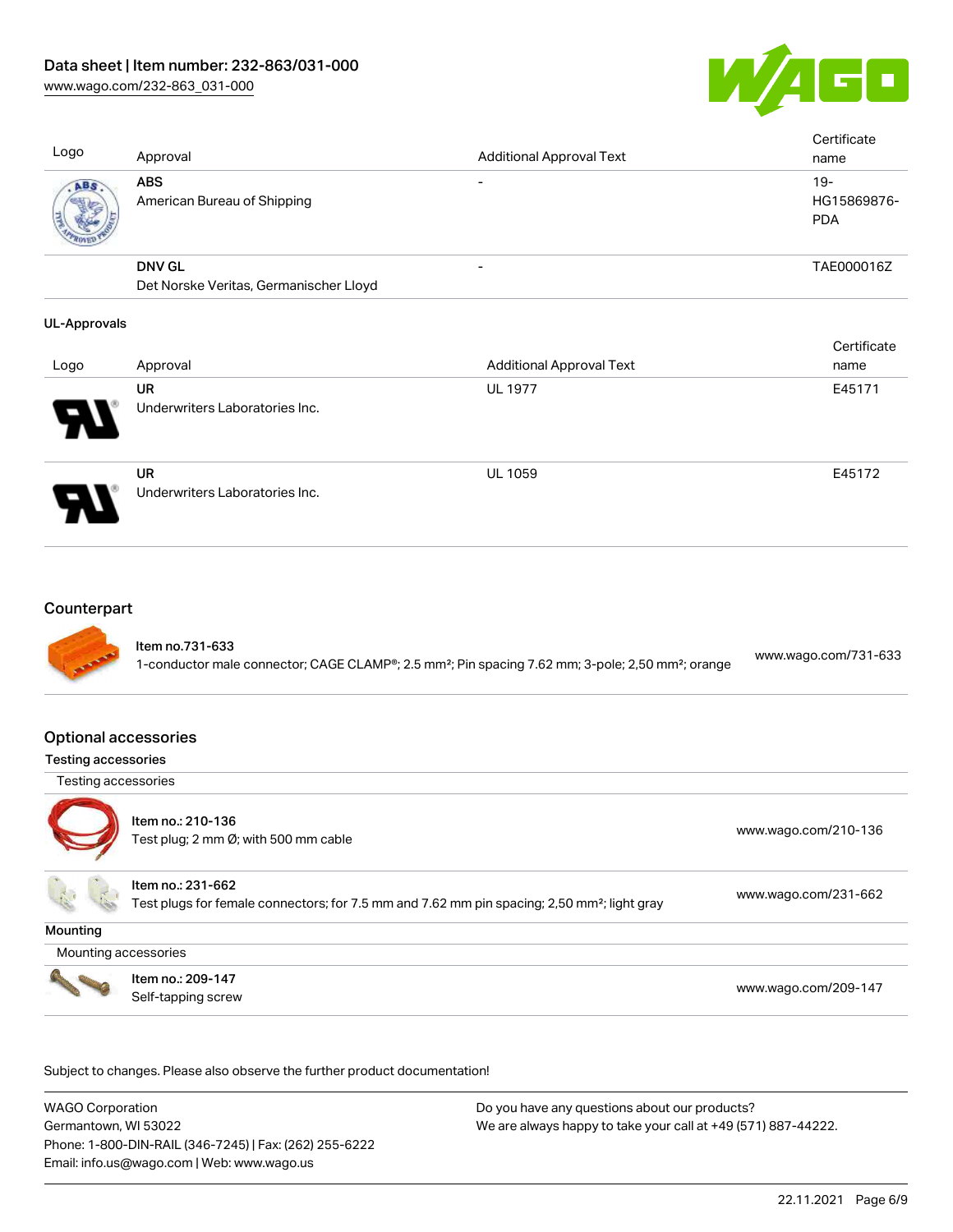

[www.wago.com/231-194](http://www.wago.com/231-194)

| Item no.: 231-195                                  |
|----------------------------------------------------|
| Self-tapping screw; B 2.2x13, fixing hole 1.8 mm Ø |
| Item no.: 231-194                                  |

| ltem no.: 231-194 |  |
|-------------------|--|
|-------------------|--|

| ltem no.: 231-195<br>Screw with nut; M2x12; for fixing element | www.wago.com/231-195 |
|----------------------------------------------------------------|----------------------|
| ltem no.: 231-295<br>Screw with nut                            | www.wago.com/231-295 |

# Downloads **Documentation**

| <b>Additional Information</b> |  |
|-------------------------------|--|
|-------------------------------|--|

| Technical explanations                                                                                                                                                 | 2019 Apr 3 | pdf<br>2.0 MB | Download |
|------------------------------------------------------------------------------------------------------------------------------------------------------------------------|------------|---------------|----------|
| <b>CAD files</b>                                                                                                                                                       |            |               |          |
| <b>CAE</b> data                                                                                                                                                        |            |               |          |
| EPLAN Data Portal 232-863/031-000                                                                                                                                      |            | <b>URL</b>    | Download |
| EPLAN Data Portal 232-863/031-000                                                                                                                                      |            | URL           | Download |
| <b>PCB Design</b>                                                                                                                                                      |            |               |          |
| Symbol and Footprint 232-863/031-000                                                                                                                                   |            | <b>URL</b>    | Download |
| CAx data for your PCB design, consisting of "schematic symbols and PCB footprints",<br>allow easy integration of the WAGO component into your development environment. |            |               |          |
| Supported formats:                                                                                                                                                     |            |               |          |
| ш<br>Accel EDA 14 & 15                                                                                                                                                 |            |               |          |
| ш<br>Altium 6 to current version                                                                                                                                       |            |               |          |
| ш<br>Cadence Allegro                                                                                                                                                   |            |               |          |
| П<br>DesignSpark                                                                                                                                                       |            |               |          |
| Ш<br>Eagle Libraries                                                                                                                                                   |            |               |          |

- $\blacksquare$ KiCad
- $\blacksquare$ Mentor Graphics BoardStation
- $\blacksquare$ Mentor Graphics Design Architect
- $\blacksquare$ Mentor Graphics Design Expedition 99 and 2000
- $\blacksquare$ OrCAD 9.X PCB and Capture
- П PADS PowerPCB 3, 3.5, 4.X, and 5.X

Subject to changes. Please also observe the further product documentation!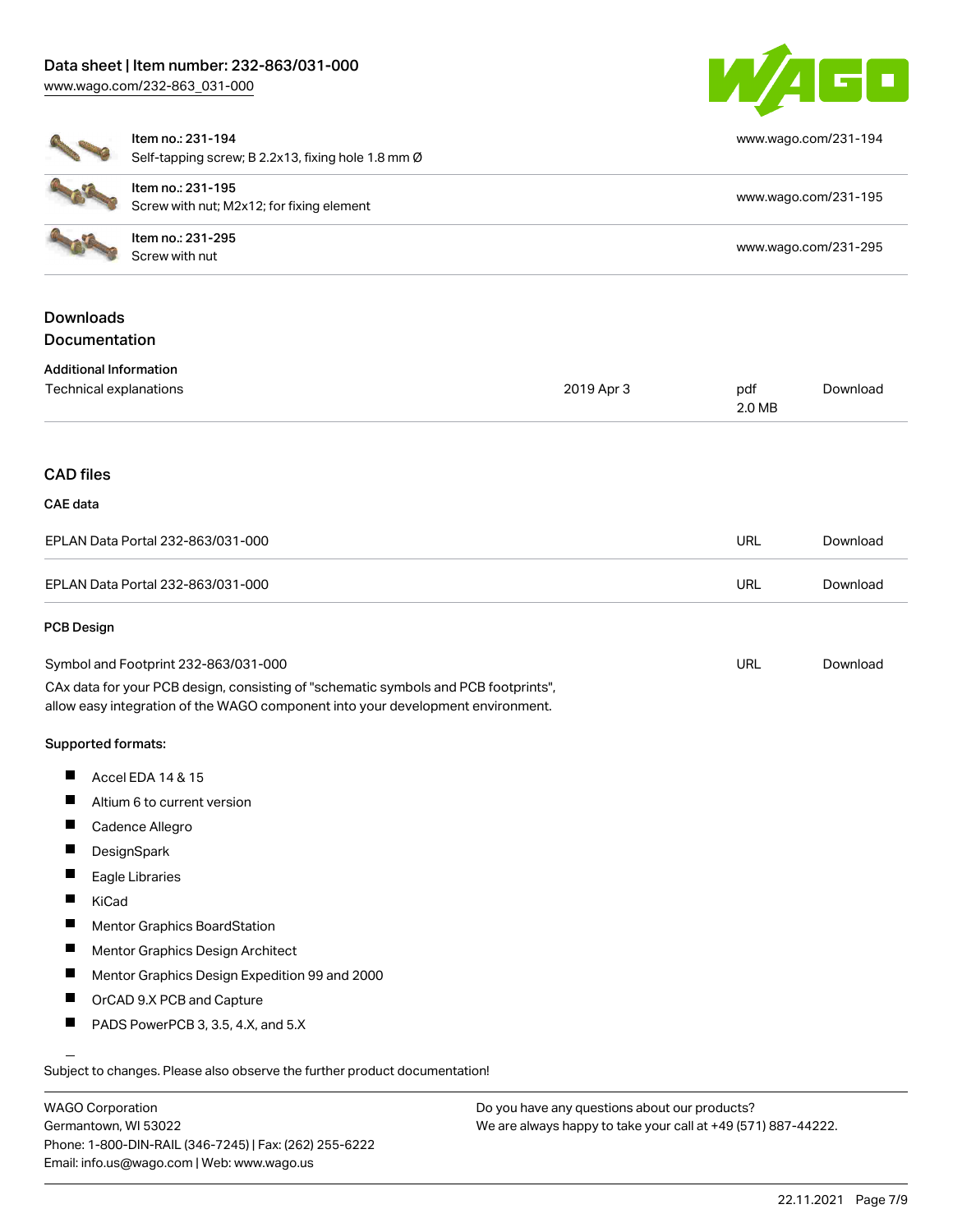

- **PADS PowerPCB and PowerLogic 3.0**
- $\blacksquare$ PCAD 2000, 2001, 2002, 2004, and 2006
- $\blacksquare$ Pulsonix 8.5 or newer
- $\blacksquare$ STL
- $\blacksquare$ 3D STEP
- $\blacksquare$ TARGET 3001!
- $\blacksquare$ View Logic ViewDraw
- $\blacksquare$ Quadcept
- $\blacksquare$ Zuken CadStar 3 and 4
- $\blacksquare$ Zuken CR-5000 and CR-8000

PCB Component Libraries (EDA), PCB CAD Library Ultra Librarian

### Environmental Product Compliance

#### Compliance Search

| Environmental Product Compliance 232-863/031-000                                   | URL | Download |
|------------------------------------------------------------------------------------|-----|----------|
| THT female header; angled; Pin spacing 7.62 mm; 3-pole; clamping collar; 0.6 x 1.0 |     |          |
| mm solder pin; orange                                                              |     |          |

#### Installation Notes

#### Application

The innovative flange design provides standard panel mounting options or various through-panel mounting configurations. Depending on the type of application and flange, female headers can be used either for through-panel or flush mounted applications.

Subject to changes. Please also observe the further product documentation! Product family

WAGO Corporation Germantown, WI 53022 Phone: 1-800-DIN-RAIL (346-7245) | Fax: (262) 255-6222 Email: info.us@wago.com | Web: www.wago.us